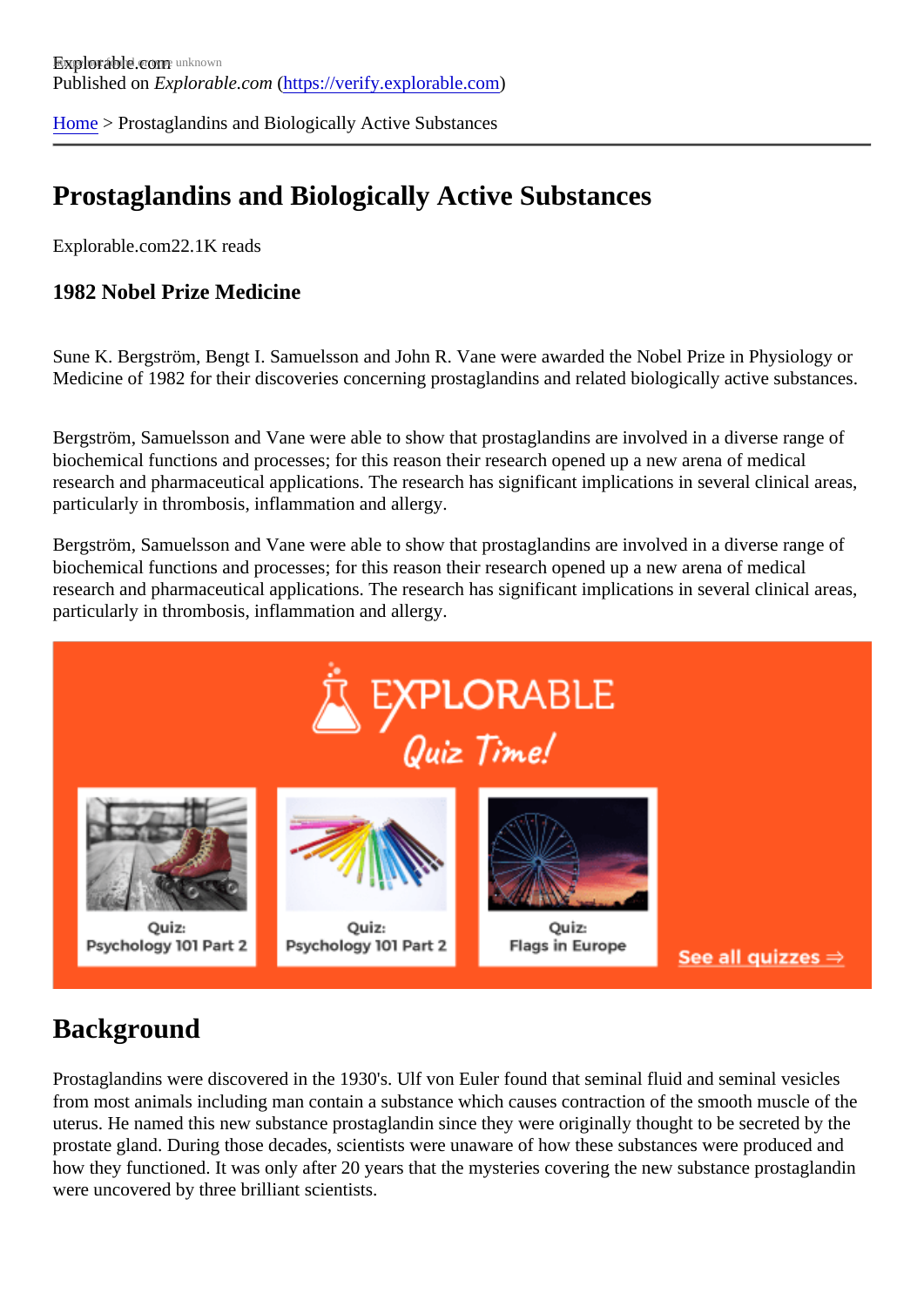# The Winners

Sune K. Bergström was born on the 10th of January 1916 in Stockholm, Sweden. After completion of high school, he worked at Karolinska Institute as an assistant to biochemist Erik Jorpes. Jorpes was impressed with his assistant and gave him a year-long research fellowship in University of London in 1938. Bergström returned to Karolinska Institute in 1942 and received his doctorates in medicine and biochemistry along with his M.D. two years later.

In 1945, Bergström met physiologist Ulf von Euler who was conducting research on prostaglandins. In 194 he was appointed professor of physiological chemistry at the University of Lund where he met Samuelsson as his graduate student. Together, they conducted research on how prostaglandins asen formeded on received his doctorate in medical science in 1960 and his medical degree a year later. In 1961, he went ba to Karolinska Institute to rejoin his former mentor Bergström, where he remained until 1966. He was then appointed Dean of the Medical Faculty of Karolinska Institutet, Stockholm, Sweden in July 1, 1978 until June 30, 1983.

John R. Vane was born on the 29th of March 1927 in Tardebigge, Worcester. At the age of 12, he receive chemistry set from his parents and experimentation became his consuming passion.

Vane's home became his first real laboratory and his chemical experimentation started expanding into new fields. He received his B.S. in chemistry from Birmingham in 1946 and went to Oxford University to study pharmacology. He earned his B.S. in pharmacology in 1949 and his doctorate in 1953. It was in the late 1950's when Vane developed an interest in prostaglandins.

# The Discovery

During the 1950's, Bergström made an outstanding discovery and breakthrough in the field of prostagland research. With the use of Lyman Craig's countercurrent extraction device, he was able to purify several prostaglandins and with the use of combination gas chromatograph and mass spectrometer, he was able to deduce the chemical structures of prostaglandins. He also discovered that prostaglandins are formed by the conversion of unsaturated fatty acids.

In the 1960's, following his successful researches, he teamed-up with Samuelsson in conducting further researches on prostaglandins. Together, they worked on how prostaglandins are formed and metabolized. They discovered that prostaglandins are formed from the progressive conversions of acidil, an unsaturated fatty acid. They also found that an enzyme called cyclo-oxygenase converts arachidonic acid unstable cyclic endoperoxides from which prostaglandins, prostacyclin and thromboxanes are derived.

On the other hand, the formation of the leukotrienes from arachidonic acid is initiated by the action of 5 lipoxygenase producing leukotriene A4. Further hydrolysis of leukotriene A4 results in the formation of leukotriene B4 and C4, respectively. Because of this discovery, they were able to develop synthetic method of producing prostaglandins and made it accessible to the scientific community.

In the early 1960's, Vane created upgrades in the procedure known as biological assay or bioassay. Bioassays are used to determine the strength of a substance by comparing its effects on an organism with standard substance preparation. His new dynamic bioassay was used to measure more than one substan the blood or other body fluids. By the use of this method, he learned that prostaglandins are produced by many tissues and organs and not just by the prostate.

In another study conducted in 1969, he found the methods by which aspirin alleviates pain and reduces inflammation. By the use of lung tissues of guinea pigs, Vane discovered that aspirin works by inhibiting the